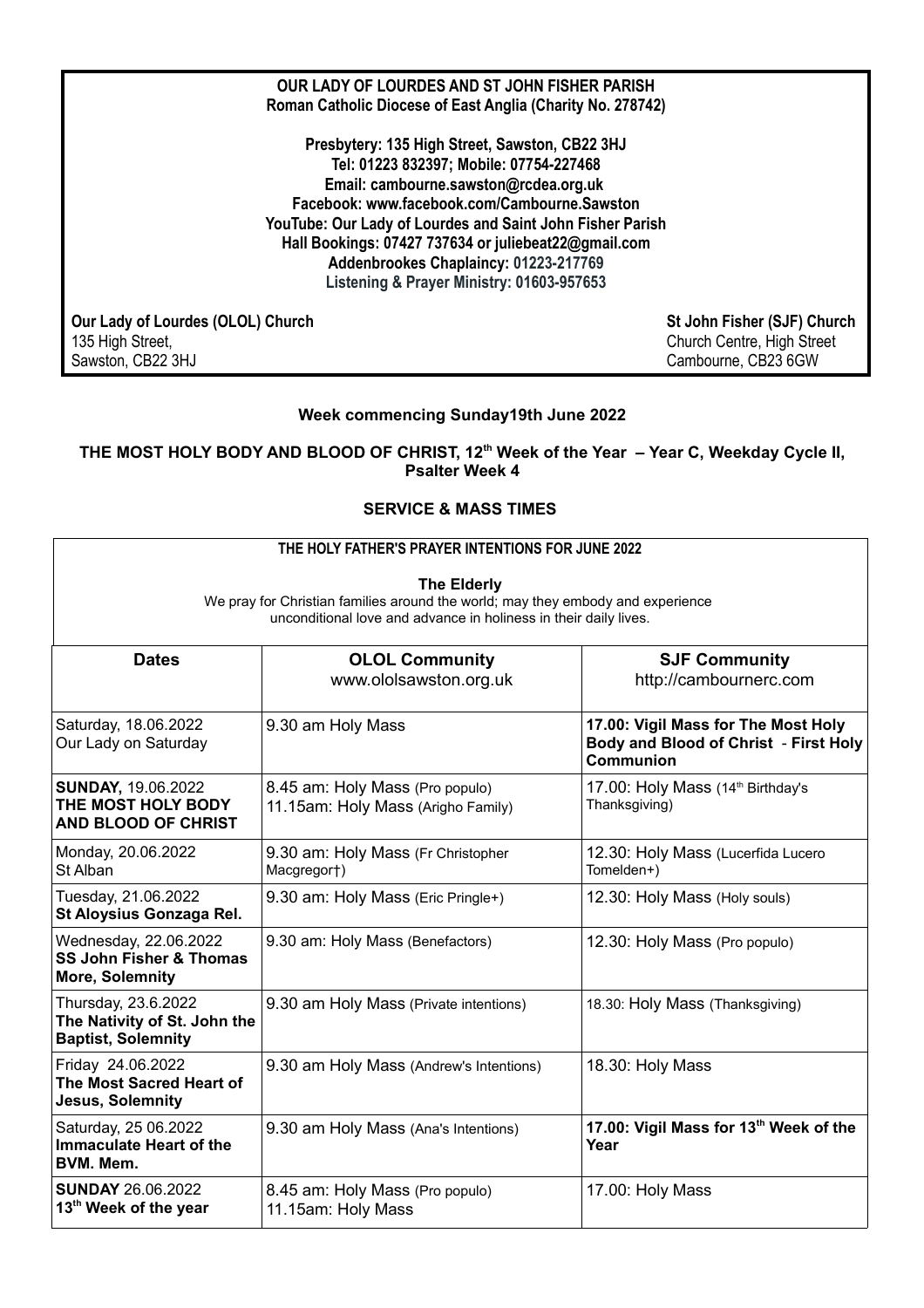## **ENTRANCE ANTIPHON: (**Cf. Ps 80: 17)

He fed them with the finest wheat and satisfied them with honey from the rock.

## **PENITENTIAL RITE**

Lord Jesus, by the power of your Cross you freed us from sins.

Lord Jesus, you ascended to the Father and gave us the gift of the Holy Spirit

Lord Jesus, you are the King of the universe and your dominion lasts for ever.

### **THE GLORIA**

Glory to God in the highest, and on earth peace to people of good will. We praise you, we bless you, we adore you, we glorify you, we give you thanks for your great glory. Lord God, heavenly King, O God, almighty Father. Lord Jesus Christ, Only Begotten Son, Lord God, Lamb of God, Son of the Father, you take away the sins of the world, have mercy on us; you take away the sins of the world, receive our prayer; you are seated at the right hand of the Father, have mercy on us. For you alone are the Holy One, You alone are the Lord, you alone are the Most High, Jesus Christ, with the Holy Spirit, in the glory of God the Father. Amen

# **LITURGY OF THE WORD**

### **A reading from the book of Genesis:** (14:18-20)

Melchizedek king of Salem brought bread and wine; he was a priest of God Most High. He pronounced this blessing:

'Blessed be Abram by God Most High, creator of heaven and earth,

and blessed be God Most High for handing over your enemies to you.'

And Abram gave him a tithe of everything.

The word of the Lord.

**Responsorial Psalm** (109 (110) 1-4)

### *R.You are a priest for ever, a priest like Melchizedek of old.*

The Lord's revelation to my Master: 'Sit on my right: your foes I will put beneath your feet.' *R.*

The Lord will wield from Zion your sceptre of power: rule in the midst of all your foes. *R.*

A prince from the day of your birth on the holy mountains; from the womb before the dawn I begot you. *R.*

The Lord has sworn an oath he will not change. 'You are a priest for ever, a priest like Melchizedek of old.' *R.*

## **A reading from the first letter of St Paul to the Corinthians** (11:23-26)

This is what I received from the Lord, and in turn passed on to you: that on the same night that he was betrayed, the Lord Jesus took some bread, and thanked God for it and broke it, and he said, 'This is my body, which is for you; do this as a memorial of me.' In the same way he took the cup after supper, and said, 'This cup is the new covenant in my blood. Whenever you drink it, do this as a memorial of me.' Until the Lord comes, therefore, every time you eat this bread and drink this cup, you are proclaiming his death.

The word of the Lord.

# **Sequence - Lauda, Sion**

Behold the bread of angels, sent For pilgrims in their banishment, The bread for God's true children meant, That may not unto dogs be given: Oft in the olden types foreshowed; In Isaac on the altar bowed, And in the ancient paschal food, And in the manna sent from heaven.

Come then, good shepherd, bread divine, Still show to us thy mercy sign; Oh, feed us still, still keep us thine; So may we see thy glories shine In fields of immortality;

O thou, the wisest, mightiest, best,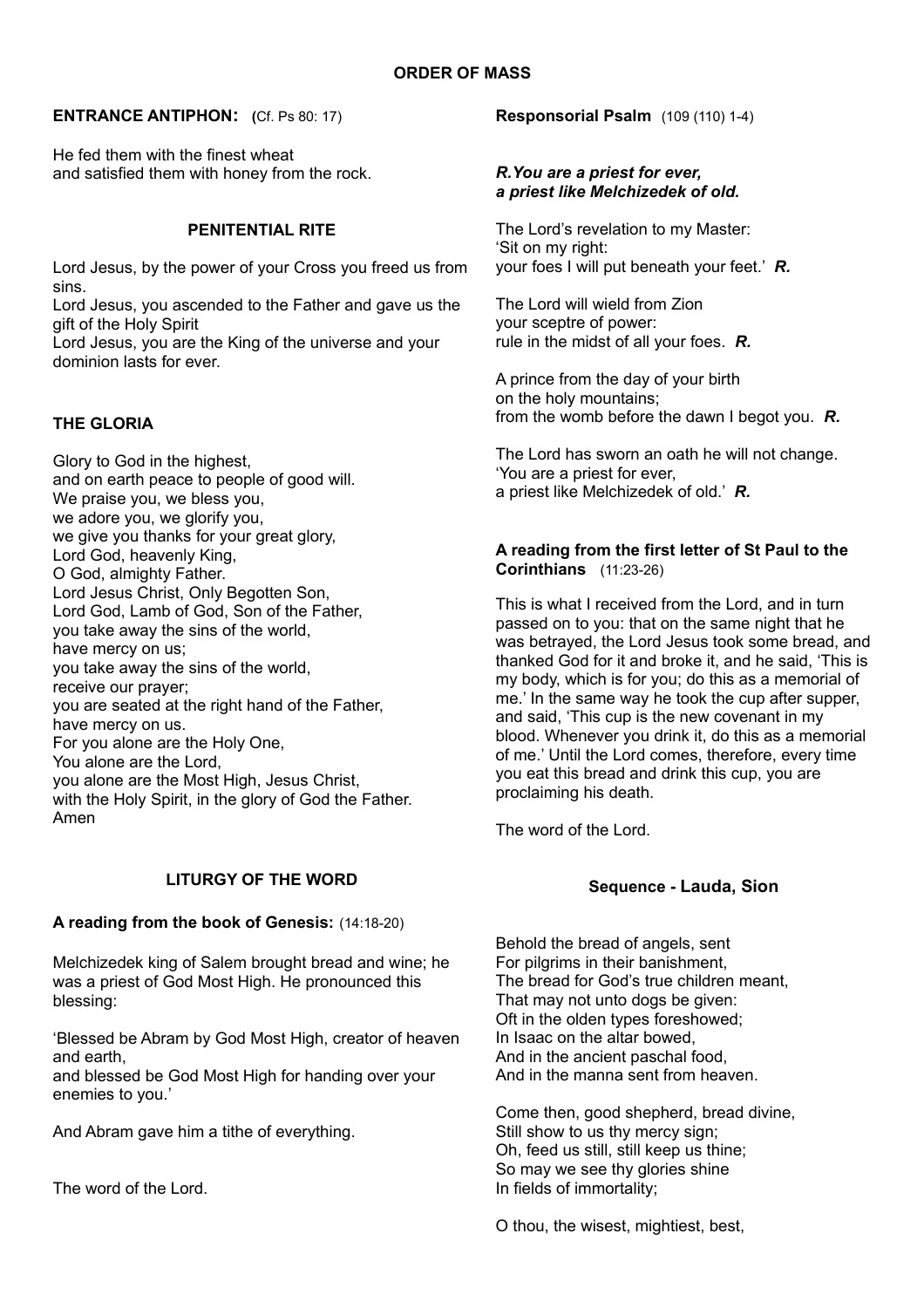Our present food, our future rest, Come, make us each thy chosen guest, Co-heirs of thine, and comrades blest With saints whose dwelling is with thee. Amen. Alleluia.

### **Gospel Acclamation** (Jn. 6:51)

### **Alleluia, alleluia!**

I am the living bread which has come down from heaven, says the Lord. Anyone who eats this bread will live for ever. **Alleluia!**

**Gospel: Luke** (9:11-17)

Jesus made the crowds welcome and talked to them about the kingdom of God; and he cured those who were in need of healing.

It was late afternoon when the Twelve came to him and said, 'Send the people away, and they can go to the villages and farms round about to find lodging and food; for we are in a lonely place here.' He replied, 'Give them something to eat yourselves.' But they said, 'We have no more than five loaves and two fish, unless we are to go ourselves and buy food for all these people.' For there were about five thousand men. But he said to his disciples, 'Get them to sit down in parties of about fifty.' They did so and made them all sit down. Then he took the five loaves and the two fish, raised his eyes to heaven, and said the blessing over them; then he broke them and handed them to his disciples to distribute among the crowd. They all ate as much as they wanted, and when the scraps remaining were collected they filled twelve baskets.

### **The Creed**

I believe in one God, the Father almighty, maker of heaven and earth, of all things visible and invisible.

I believe in one Lord Jesus Christ, the Only Begotten Son of God, born of the Father before all ages. God from God, Light from Light, true God from true God, begotten, not made, consubstantial with the Father; through him all things were made. For us men and for our salvation he came down from heaven,

#### (Please bow)

*and by the Holy Spirit was incarnate of the Virgin Mary, and became man.*

For our sake he was crucified under Pontius Pilate, he suffered death and was buried, and rose again on the third day in accordance with the Scriptures. He ascended into heaven and is seated at the right hand of the Father. He will come again in glory to judge the living and the dead and his kingdom will have no end.

I believe in the Holy Spirit, the Lord, the giver of life, who proceeds from the Father and the Son, who with the Father and the Son is adored and glorified, who has spoken through the prophets.

I believe in one, holy, catholic and apostolic Church. I confess one Baptism for the forgiveness of sins and I look forward to the resurrection of the dead and the life of the world to come. Amen.

### **Memorial Acclamation:**

We proclaim your death O Lord, and profess your resurrection, until you come again.

### **Communion Antiphon**: (Jn 6:57)

Whoever eats my flesh and drinks my blood remains in me and I in him, says the Lord.

#### **SPIRITUAL COMMUNION**

My Jesus, I believe that you are present in the Holy Sacrament of the altar. I love you above all things and I passionately desire to receive you into my soul. Since I cannot now receive you sacramentally, come spiritually into my soul so that I may unite myself wholly to you now and forever. Amen.

#### **NOTICES**

*In Memoriam:* All who have gone before us, especially those whose anniversaries occur around this week: Winifred Knowles, Elsie Harris, Virgine Morge, Pamela Sciccuna, Ann Hilary Verde, Luisa Diaz and Lionel Rice.

**Condolences** to the bereaved family of Ermelinda Redonodo who passed away on Thursday  $9<sup>th</sup>$  June. Her funeral will be at 10am on Monday  $27<sup>th</sup>$  June 2022 at the Cam Valley Crematorium.

**FINANCE:** Thank you very much for your generosity. Last week you gave:

**- OLOL:** Standing Orders: £890; Dona: £39.27; Cash banked: £272.